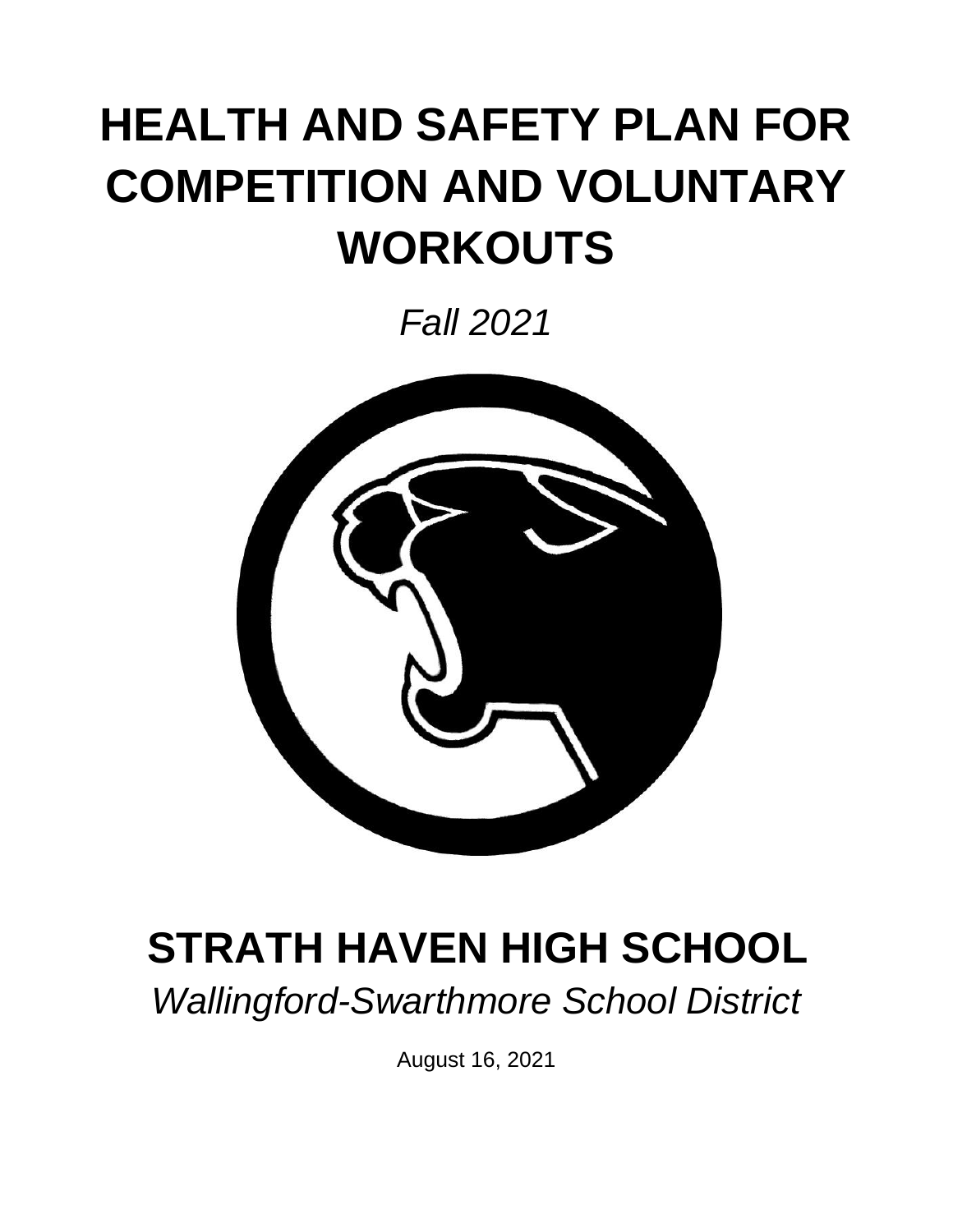### **HEALTH AND SAFETY PLAN FOR COMPETITION AND VOLUNTARY WORKOUTS**

This Health and Safety Plan will serve as the guidelines for the return to athletic competition and voluntary workouts for Strath Haven High School (SHHS) in the 2021-22 school year. Per PDE guidelines this plan has been reviewed by the Wallingford-Swarthmore School District (WSSD) Board of Directors and posted on the SHHS website for public viewing.

The Strath Haven High School Athletic Department will comply with all masking and capacity guidelines set by the WSSD school board, in accordance with federal, state, and county health officials during this pandemic.

SHHS Athletic Director Patrick Clancy will serve as the point of contact for all athletic questions related to COVID-19. His email address is pclancy@wssd.org.

#### **WSSD MASKING GUIDELINES AS OF AUGUST 16, 2021**

- As of August 16, 2021, students in grades K-6 will be required to be masked while indoors on campus. Unvaccinated individuals in grades 7-12 should wear a mask, including wearing a mask while participating in indoor recess/play or sports.
- The District will continue to encourage and support all individuals who prefer to wear a mask on campus.
- If Delaware County (or the Wallingford Swarthmore School District catchment area, if that data becomes available) rises above the threshold of 50 or more cases per 100,000 over a 7 day period, as reflected in weekly reporting by the PA Department of Health, WSSD will institute universal indoor masking within all District buildings. This mandate would be lifted if we fall below this threshold and sustain reduced rates for a two-week period.
	- o *On August 13th, the 7-day average of new cases in Delaware County was 76 cases, triggering this indoor mask mandate.*
- Athletes in grades 7-12 may remove their mask when actively exercising indoors, but must mask when on sidelines, in team meetings, and in locker rooms. Athletes should maintain social distancing when possible.
- While on campus, masks will not be required outdoors.
- Masking on District buses and vans is required by the Federal Order issued in January 2021
- Any masking mandate or Order as dictated by the Federal Government, the Governor of Pennsylvania, or the PA Dept. of Health would override the policies and procedures listed
- All athletes and coaches will adhere to mitigation strategies identified in the WSSD health and safety plan.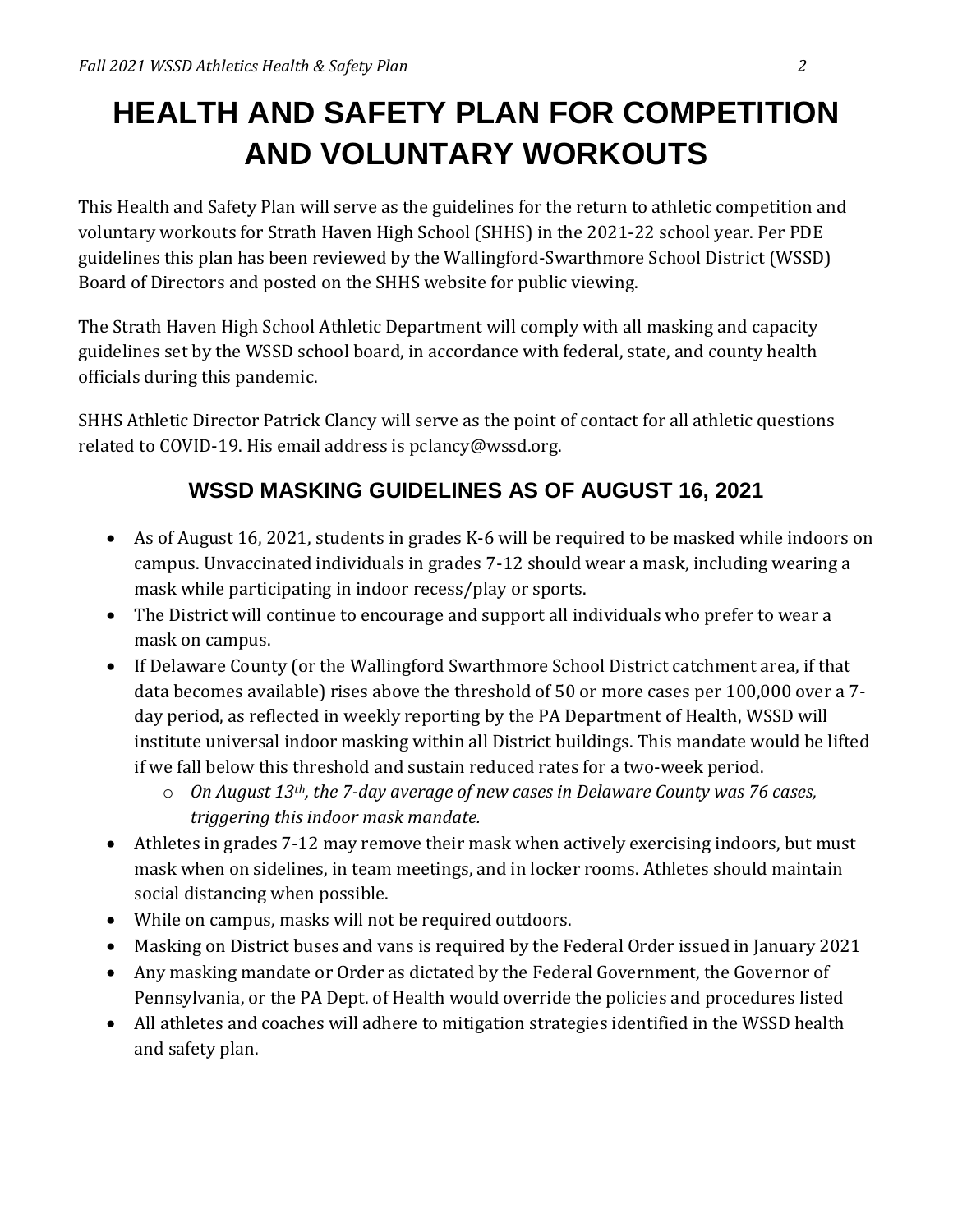#### **EXPECTATIONS FOR PRACTICES AND COMPETITIONS**

#### **EXPECTATIONS OF WSSD:**

- Provide cleaning products for use by coaches/athletes.
- Provide hand sanitizer for use by coaches/athletes.
- Post signs and PIAA COVID-19 Warning to remind coaches and players of COVID-19 symptoms, appropriate social distancing, hygiene, hand washing and sanitizing procedures.
- The Athletic Director will monitor PA Department of Health Travel Guidelines and update coaches when changes are made to the restricted travel list.
- Follow state and local regulations on spectators and venue capacity.
- Provide transportation from High School to/from competitions.

#### **EXPECTATIONS OF PARENTS:**

- Submit a PIAA CIPPE Physical Form, dated after 6/1/2021 prior to the first official practice.
- Keep athlete(s) home if they exhibit symptoms of illness or a family member / close contact tests positive for COVID-19.
- Monitor and follow any PA Department of Health travel warnings and quarantine expectations related to travel.
- Notify coaches if an athlete who previously participated in a voluntary workout has become ill or remains home due to COVID-19 related issues
- Make transportation arrangements to limit carpooling with athletes.
- Practice social distancing during pick-up and drop-off of athletes and at all times while on School District property.
- Parents should not attend voluntary workouts or practices, and follow spectator guidelines set for team competitions.

#### **EXPECTATIONS OF COACHES:**

- Schedule practices and workouts outdoors whenever possible.
- Enforce the district's health and safety plan
- Arrange for an assistant coach to lead the workout or cancel workout if the coach exhibits symptoms of COVID-19 related illness or has come in close contact with someone confirmed sick with COVID-19.
- Coaches arrive ten minutes early to ensure social distancing while students arrive. Students should be informed that they cannot arrive more than ten minutes early.
- Coaches must follow School District protocols for cold weather, electrical storms, and/or extreme heat. If the weather forecast calls for extreme heat, cold, or thunderstorms, outdoor voluntary workouts should be cancelled and in-season practices/competitions should be modified accordingly.
- Notify the Athletic Director if a student is sent home for exhibiting symptoms of illness.
- Notify the Athletic Director if an athlete who previously participated in a workout/competition has become ill or remains home due to COVID-19 related issues.